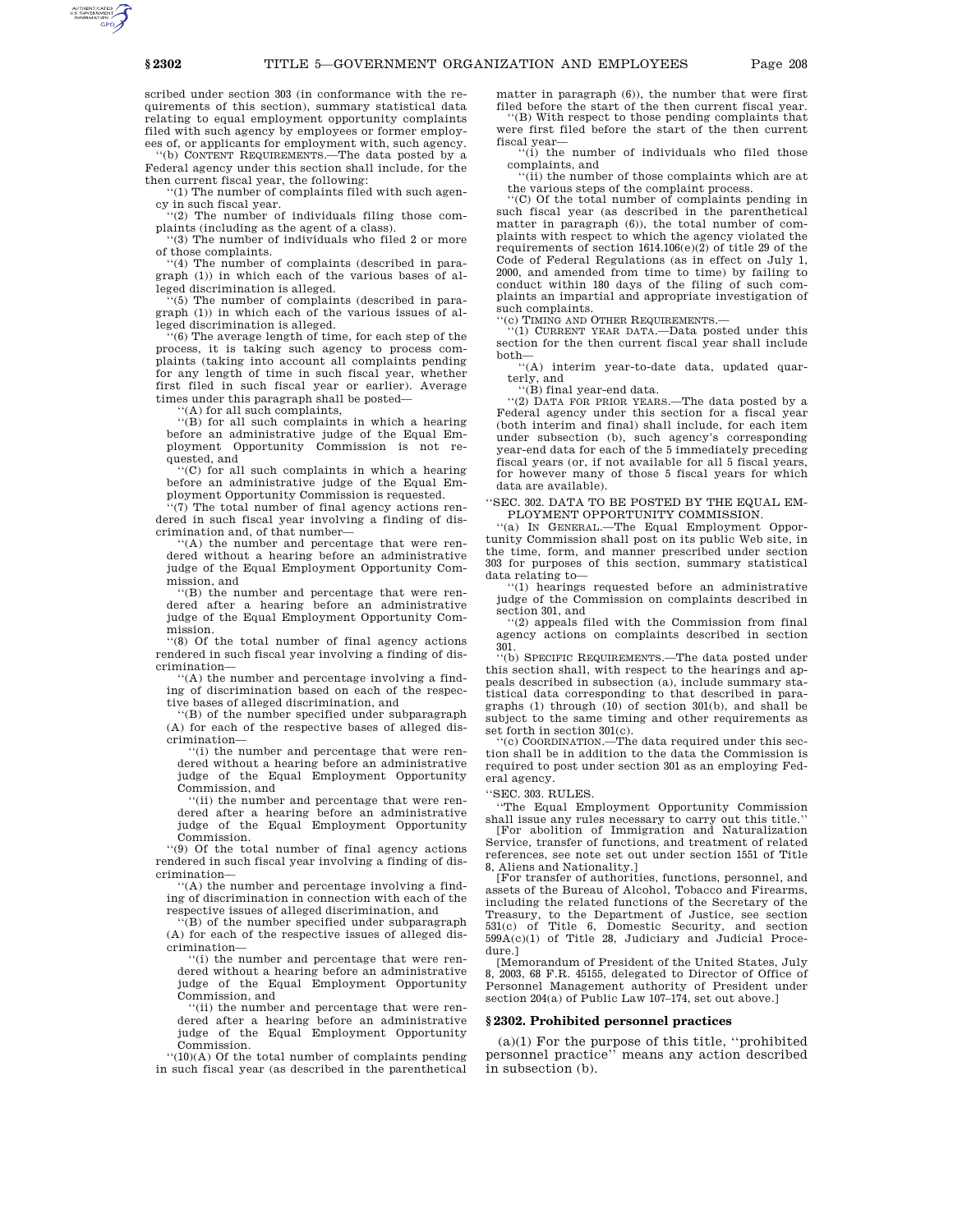(A) ''personnel action'' means—

(i) an appointment;

(ii) a promotion;

(iii) an action under chapter 75 of this title or other disciplinary or corrective action;

(iv) a detail, transfer, or reassignment;

(v) a reinstatement;

(vi) a restoration;

(vii) a reemployment;

(viii) a performance evaluation under chapter 43 of this title or under title 38;

(ix) a decision concerning pay, benefits, or awards, or concerning education or training if the education or training may reasonably be expected to lead to an appointment, promotion, performance evaluation, or other action described in this subparagraph;

(x) a decision to order psychiatric testing or examination;

(xi) the implementation or enforcement of any nondisclosure policy, form, or agreement; and

(xii) any other significant change in duties, responsibilities, or working conditions;

with respect to an employee in, or applicant for, a covered position in an agency, and in the case of an alleged prohibited personnel practice described in subsection (b)(8), an employee or applicant for employment in a Government corporation as defined in section 9101 of title 31;

(B) ''covered position'' means, with respect to any personnel action, any position in the competitive service, a career appointee position in the Senior Executive Service, or a position in the excepted service, but does not include any position which is, prior to the personnel action—

(i) excepted from the competitive service because of its confidential, policy-determining, policy-making, or policy-advocating character; or

(ii) excluded from the coverage of this section by the President based on a determination by the President that it is necessary and warranted by conditions of good administration;

(C) ''agency'' means an Executive agency and the Government Publishing Office, but does not include—

(i) a Government corporation, except in the case of an alleged prohibited personnel practice described under subsection (b)(8) or section  $2302(b)(9)(A)(i)$ , (B), (C), or (D);

(ii)(I) the Federal Bureau of Investigation, the Central Intelligence Agency, the Defense Intelligence Agency, the National Geospatial-Intelligence Agency, the National Security Agency, the Office of the Director of National Intelligence, and the National Reconnaissance Office; and

(II) as determined by the President, any executive agency or unit thereof the principal function of which is the conduct of foreign intelligence or counterintelligence activities, provided that the determination be made prior to a personnel action; or

(iii) the Government Accountability Office; and

(D) ''disclosure'' means a formal or informal communication or transmission, but does not include a communication concerning policy decisions that lawfully exercise discretionary authority unless the employee or applicant providing the disclosure reasonably believes that the disclosure evidences—

(i) any violation of any law, rule, or regulation; or

(ii) gross mismanagement, a gross waste of funds, an abuse of authority, or a substantial and specific danger to public health or safety.

(b) Any employee who has authority to take, direct others to take, recommend, or approve any personnel action, shall not, with respect to such authority—

(1) discriminate for or against any employee or applicant for employment—

(A) on the basis of race, color, religion, sex, or national origin, as prohibited under section 717 of the Civil Rights Act of 1964 (42 U.S.C. 2000e–16);

(B) on the basis of age, as prohibited under sections 12 and 15 of the Age Discrimination in Employment Act of 1967 (29 U.S.C. 631, 633a);

(C) on the basis of sex, as prohibited under section 6(d) of the Fair Labor Standards Act of 1938 (29 U.S.C. 206(d));

(D) on the basis of handicapping condition, as prohibited under section 501 of the Rehabilitation Act of 1973 (29 U.S.C. 791); or

(E) on the basis of marital status or political affiliation, as prohibited under any law, rule, or regulation;

(2) solicit or consider any recommendation or statement, oral or written, with respect to any individual who requests or is under consideration for any personnel action unless such recommendation or statement is based on the personal knowledge or records of the person furnishing it and consists of—

(A) an evaluation of the work performance, ability, aptitude, or general qualifications of such individual; or

(B) an evaluation of the character, loyalty, or suitability of such individual;

(3) coerce the political activity of any person (including the providing of any political contribution or service), or take any action against any employee or applicant for employment as a reprisal for the refusal of any person to engage in such political activity;

(4) deceive or willfully obstruct any person with respect to such person's right to compete for employment;

(5) influence any person to withdraw from competition for any position for the purpose of improving or injuring the prospects of any other person for employment;

(6) grant any preference or advantage not authorized by law, rule, or regulation to any employee or applicant for employment (including defining the scope or manner of competition or the requirements for any position) for the purpose of improving or injuring the prospects of any particular person for employment;

(7) appoint, employ, promote, advance, or advocate for appointment, employment, pro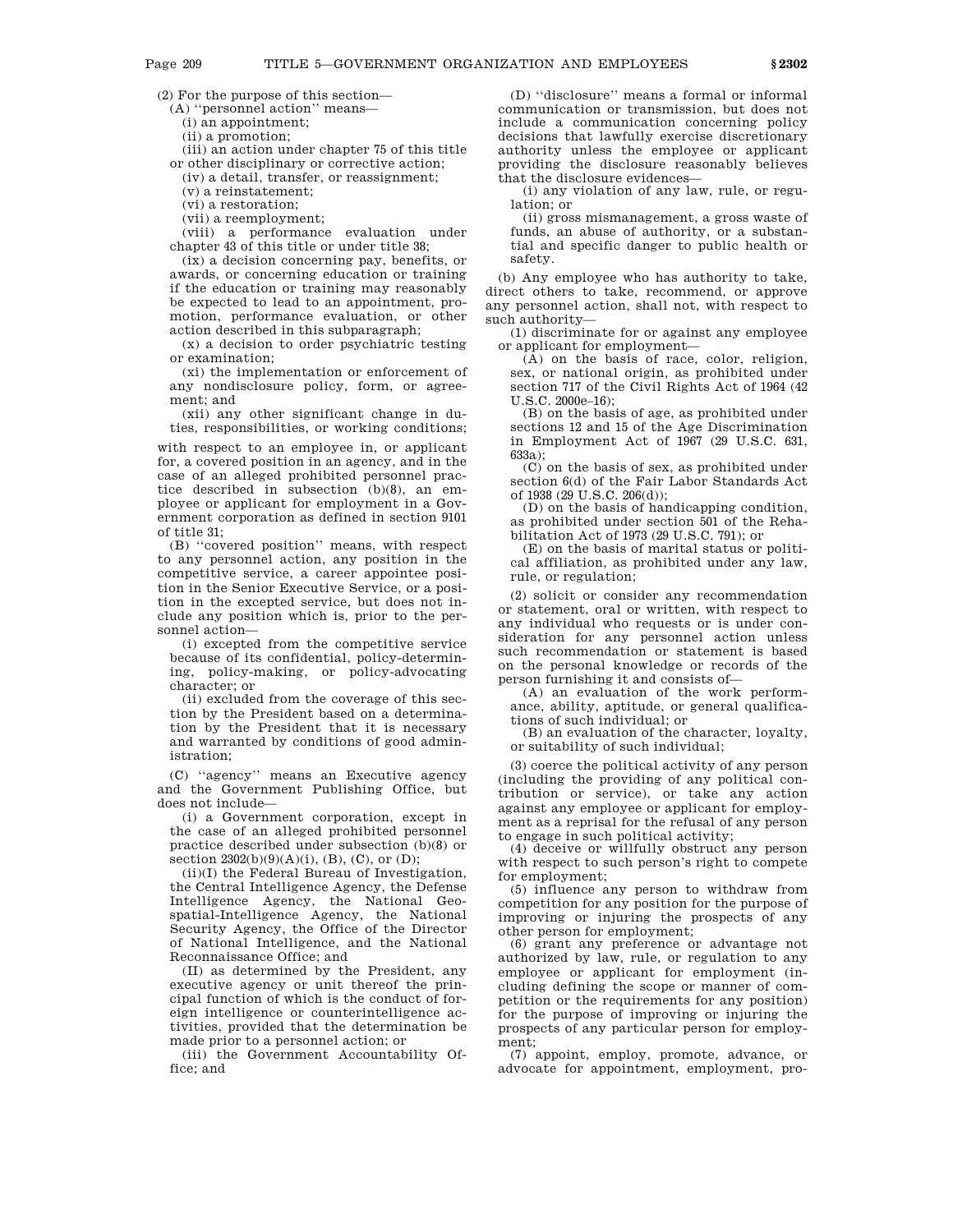motion, or advancement, in or to a civilian position any individual who is a relative (as defined in section  $3110(a)(3)$  of this title) of such employee if such position is in the agency in which such employee is serving as a public official (as defined in section  $3110(a)(2)$  of this title) or over which such employee exercises jurisdiction or control as such an official;

(8) take or fail to take, or threaten to take or fail to take, a personnel action with respect to any employee or applicant for employment because of—

(A) any disclosure of information by an employee or applicant which the employee or applicant reasonably believes evidences—

(i) any violation of any law, rule, or regulation, or

(ii) gross mismanagement, a gross waste of funds, an abuse of authority, or a substantial and specific danger to public health or safety,

if such disclosure is not specifically prohibited by law and if such information is not specifically required by Executive order to be kept secret in the interest of national defense or the conduct of foreign affairs; or

(B) any disclosure to the Special Counsel, or to the Inspector General of an agency or another employee designated by the head of the agency to receive such disclosures, of information which the employee or applicant reasonably believes evidences—

(i) any violation (other than a violation of this section) of any law, rule, or regulation, or

(ii) gross mismanagement, a gross waste of funds, an abuse of authority, or a substantial and specific danger to public health or safety;

(9) take or fail to take, or threaten to take or fail to take, any personnel action against any employee or applicant for employment because of—

(A) the exercise of any appeal, complaint, or grievance right granted by any law, rule, or regulation—

(i) with regard to remedying a violation of paragraph (8); or

(ii) other than with regard to remedying a violation of paragraph (8);

(B) testifying for or otherwise lawfully assisting any individual in the exercise of any right referred to in subparagraph (A)(i) or (ii);

(C) cooperating with or disclosing information to the Inspector General (or any other component responsible for internal investigation or review) of an agency, or the Special Counsel, in accordance with applicable provisions of law; or

(D) refusing to obey an order that would require the individual to violate a law, rule, or regulation;

(10) discriminate for or against any employee or applicant for employment on the basis of conduct which does not adversely affect the performance of the employee or applicant or the performance of others; except that nothing in this paragraph shall prohibit an

agency from taking into account in determining suitability or fitness any conviction of the employee or applicant for any crime under the laws of any State, of the District of Columbia, or of the United States;

(11)(A) knowingly take, recommend, or approve any personnel action if the taking of such action would violate a veterans' preference requirement; or

(B) knowingly fail to take, recommend, or approve any personnel action if the failure to take such action would violate a veterans' preference requirement;

(12) take or fail to take any other personnel action if the taking of or failure to take such action violates any law, rule, or regulation implementing, or directly concerning, the merit system principles contained in section 2301 of this title;

(13) implement or enforce any nondisclosure policy, form, or agreement, if such policy, form, or agreement does not contain the following statement: ''These provisions are consistent with and do not supersede, conflict with, or otherwise alter the employee obligations, rights, or liabilities created by existing statute or Executive order relating to (1) classified information, (2) communications to Congress, (3) the reporting to an Inspector General of a violation of any law, rule, or regulation, or mismanagement, a gross waste of funds, an abuse of authority, or a substantial and specific danger to public health or safety, or (4) any other whistleblower protection. The definitions, requirements, obligations, rights, sanctions, and liabilities created by controlling Executive orders and statutory provisions are incorporated into this agreement and are controlling.''; or

(14) access the medical record of another employee or an applicant for employment as a part of, or otherwise in furtherance of, any conduct described in paragraphs (1) through (13).

This subsection shall not be construed to authorize the withholding of information from Congress or the taking of any personnel action against an employee who discloses information to Congress. For purposes of paragraph (8), (i) any presumption relating to the performance of a duty by an employee whose conduct is the subject of a disclosure as defined under subsection  $(a)(2)(D)$  may be rebutted by substantial evidence, and (ii) a determination as to whether an employee or applicant reasonably believes that such employee or applicant has disclosed information that evidences any violation of law, rule, regulation, gross mismanagement, a gross waste of funds, an abuse of authority, or a substantial and specific danger to public health or safety shall be made by determining whether a disinterested observer with knowledge of the essential facts known to and readily ascertainable by the employee or applicant could reasonably conclude that the actions of the Government evidence such violations, mismanagement, waste, abuse, or danger.

(c)(1) In this subsection—

(A) the term ''new employee'' means an individual—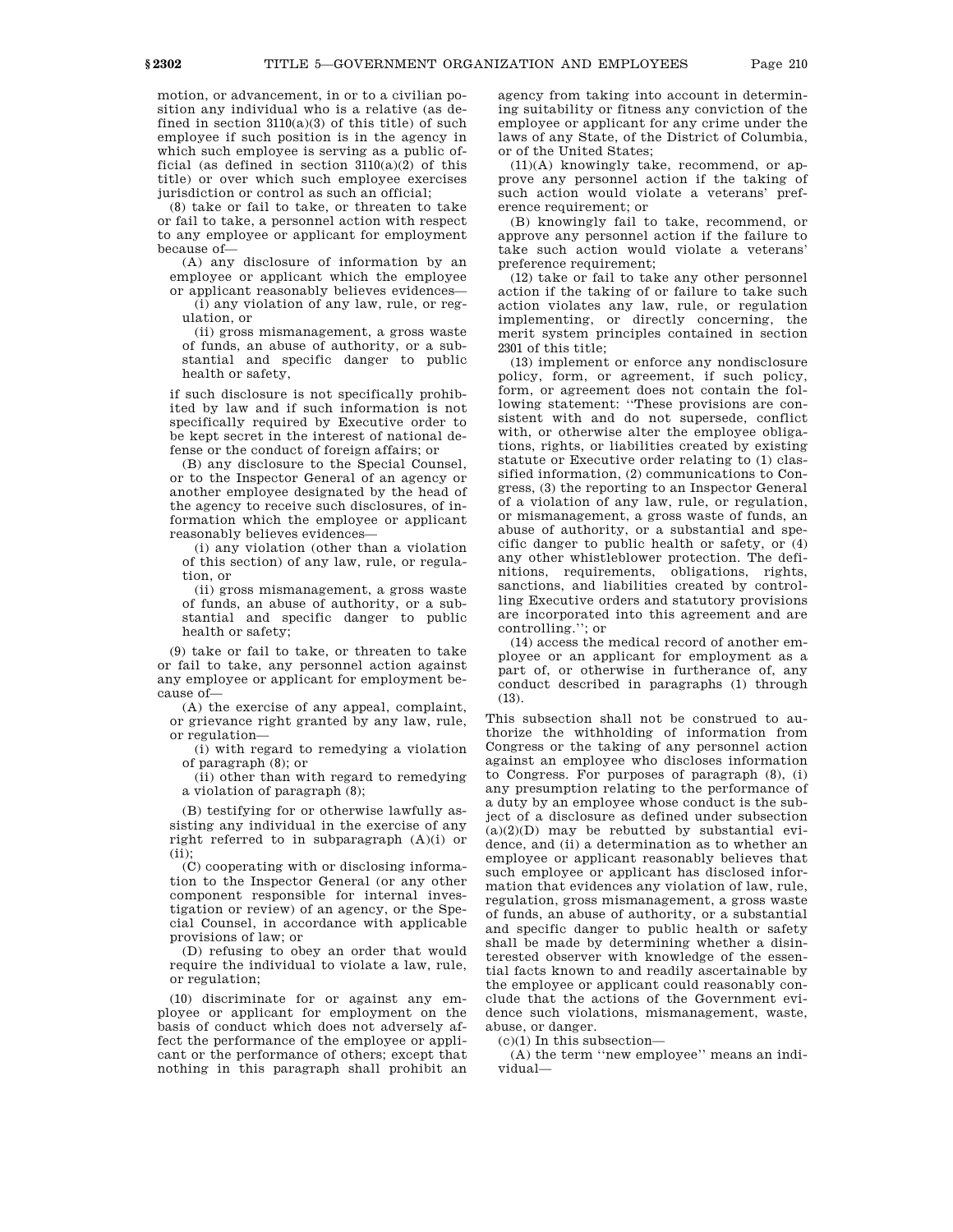(i) appointed to a position as an employee on or after the date of enactment of this subsection; and

(ii) who has not previously served as an employee; and

(B) the term ''whistleblower protections'' means the protections against and remedies for a prohibited personnel practice described in paragraph (8) or subparagraph (A)(i), (B), (C), or (D) of paragraph (9) of subsection (b).

(2) The head of each agency shall be responsible for—

(A) preventing prohibited personnel practices;

(B) complying with and enforcing applicable civil service laws, rules, and regulations and other aspects of personnel management; and

(C) ensuring, in consultation with the Special Counsel and the Inspector General of the agency, that employees of the agency are informed of the rights and remedies available to the employees under this chapter and chapter 12, including—

(i) information with respect to whistleblower protections available to new employees during a probationary period;

(ii) the role of the Office of Special Counsel and the Merit Systems Protection Board with respect to whistleblower protections; and

(iii) the means by which, with respect to information that is otherwise required by law or Executive order to be kept classified in the interest of national defense or the conduct of foreign affairs, an employee may make a lawful disclosure of the information to—

(I) the Special Counsel;

(II) the Inspector General of an agency;

(III) Congress; or

(IV) another employee of the agency who is designated to receive such a disclosure.

(3) The head of each agency shall ensure that the information described in paragraph (2) is provided to each new employee of the agency not later than 180 days after the date on which the new employee is appointed.

(4) The head of each agency shall make available information regarding whistleblower protections applicable to employees of the agency on the public website of the agency and on any online portal that is made available only to employees of the agency, if such portal exists.

(5) Any employee to whom the head of an agency delegates authority for any aspect of personnel management shall, within the limits of the scope of the delegation, be responsible for the activities described in paragraph (2).

(d) This section shall not be construed to extinguish or lessen any effort to achieve equal employment opportunity through affirmative action or any right or remedy available to any employee or applicant for employment in the civil service under—

(1) section 717 of the Civil Rights Act of 1964 (42 U.S.C. 2000e–16), prohibiting discrimination on the basis of race, color, religion, sex, or national origin;

(2) sections 12 and 15 of the Age Discrimination in Employment Act of 1967 (29 U.S.C. 631, 633a), prohibiting discrimination on the basis of age;

(3) under section 6(d) of the Fair Labor Standards Act of 1938 (29 U.S.C. 206(d)), prohibiting discrimination on the basis of sex;

(4) section 501 of the Rehabilitation Act of 1973 (29 U.S.C. 791), prohibiting discrimination on the basis of handicapping condition; or

(5) the provisions of any law, rule, or regulation prohibiting discrimination on the basis of marital status or political affiliation.

(e)(1) For the purpose of this section, the term ''veterans' preference requirement'' means any of the following provisions of law:

(A) Sections 2108, 3305(b), 3309, 3310, 3311, 3312, 3313, 3314, 3315, 3316, 3317(b), 3318, 3320, 3351, 3352, 3363, 3501, 3502(b), 3504, and 4303(e) and (with respect to a preference eligible referred to in section 7511(a)(1)(B)) subchapter II of chapter 75 and section 7701.

 $(B)$  Sections 943 $(c)(2)$  and 1784 $(c)$  of title 10.

(C) Section 1308(b) of the Alaska National Interest Lands Conservation Act.

(D) Section 301(c) of the Foreign Service Act of 1980.

(E) Sections  $106(f)$ ,<sup>1</sup> 7281(e), and 7802(5)<sup>1</sup> of title 38.

(F) Section 1005(a) of title 39.

(G) Any other provision of law that the Director of the Office of Personnel Management designates in regulations as being a veterans' preference requirement for the purposes of this subsection.

(H) Any regulation prescribed under subsection (b) or (c) of section 1302 and any other regulation that implements a provision of law referred to in any of the preceding subparagraphs.

(2) Notwithstanding any other provision of this title, no authority to order corrective action shall be available in connection with a prohibited personnel practice described in subsection (b)(11). Nothing in this paragraph shall be considered to affect any authority under section 1215 (relating to disciplinary action).

(f)(1) A disclosure shall not be excluded from subsection (b)(8) because—

(A) the disclosure was made to a supervisor or to a person who participated in an activity that the employee or applicant reasonably believed to be covered by subsection  $(b)(8)(A)(i)$ and (ii);

(B) the disclosure revealed information that had been previously disclosed;

(C) of the employee's or applicant's motive for making the disclosure;

(D) the disclosure was not made in writing; (E) the disclosure was made while the employee was off duty;

(F) the disclosure was made before the date on which the individual was appointed or applied for appointment to a position; or

(G) of the amount of time which has passed since the occurrence of the events described in the disclosure.

(2) If a disclosure is made during the normal course of duties of an employee, the principal job function of whom is to regularly investigate

<sup>1</sup>See References in Text note below.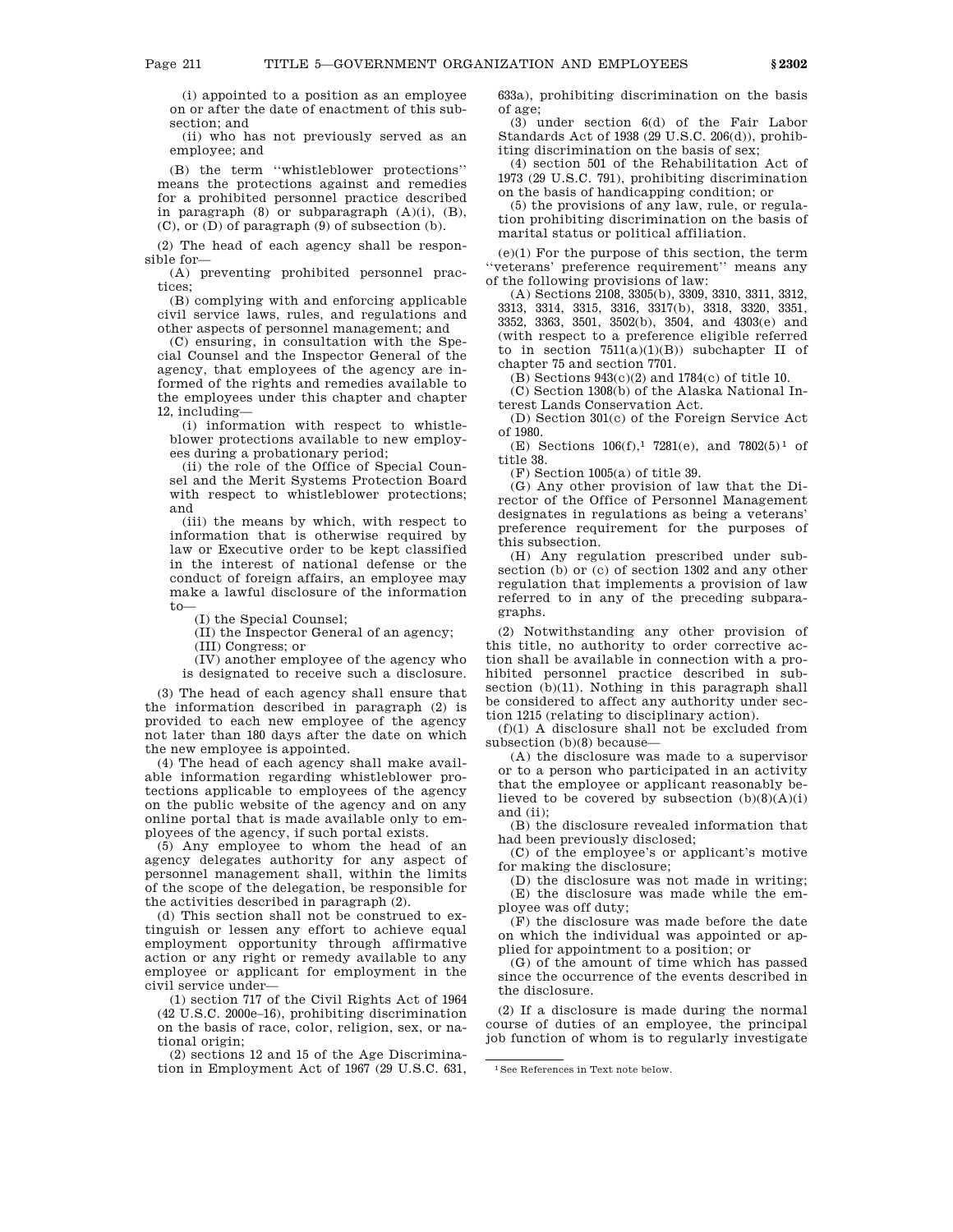and disclose wrongdoing (referred to in this paragraph as the ''disclosing employee''), the disclosure shall not be excluded from subsection (b)(8) if the disclosing employee demonstrates that an employee who has the authority to take, direct other individuals to take, recommend, or approve any personnel action with respect to the disclosing employee took, failed to take, or threatened to take or fail to take a personnel action with respect to the disclosing employee in reprisal for the disclosure made by the disclosing employee.

(Added Pub. L. 95–454, title I, §101(a), Oct. 13, 1978, 92 Stat. 1114; amended Pub. L. 101–12, §4, Apr. 10, 1989, 103 Stat. 32; Pub. L. 101–474, §5(d), Oct. 30, 1990, 104 Stat. 1099; Pub. L. 102–378, §2(5), Oct. 2, 1992, 106 Stat. 1346; Pub. L. 103–94, §8(c), Oct. 6, 1993, 107 Stat. 1007; Pub. L. 103–359, title V, §501(c), Oct. 14, 1994, 108 Stat. 3429; Pub. L. 103–424, §5, Oct. 29, 1994, 108 Stat. 4363; Pub. L. 104–197, title III, §315(b)(2), Sept. 16, 1996, 110 Stat. 2416, Pub. L. 104–201, div. A, title XI, §1122(a)(1), title XVI, §1615(b), Sept. 23, 1996, 110 Stat. 2687, 2741; Pub. L. 105–339, §6(a), (b), (c)(2), Oct. 31, 1998, 112 Stat. 3187, 3188; Pub. L. 108–271, §8(b), July 7, 2004, 118 Stat. 814; Pub. L. 110–417, [div. A], title IX, §931(a)(1), Oct. 14, 2008, 122 Stat. 4575; Pub. L. 112–199, title I, §§101(a), (b)(1)(B), (2)(B), (C), 102–104(b)(1), 105, 112, Nov. 27, 2012, 126 Stat. 1465–1468, 1472; Pub. L. 112–277, title V, §505(a), Jan. 14, 2013, 126 Stat. 2478; Pub. L. 113–235, div. H, title I, §1301(b), Dec. 16, 2014, 128 Stat. 2537; Pub. L. 114–113, div. J, title II, §238, Dec. 18, 2015, 129 Stat. 2700; Pub. L. 115–40, §2, June 14, 2017, 131 Stat. 861; Pub. L. 115–73, title I, §§103, 107(a)(1), Oct. 26, 2017, 131 Stat. 1236, 1238; Pub. L. 115–91, div. A, title X, §1097(b)(1)(B), (c)(1), Dec. 12, 2017, 131 Stat. 1616, 1618.)

### REFERENCES IN TEXT

Section 1308(b) of the Alaska National Interest Lands Conservation Act, referred to in subsec.  $(e)(1)(C)$ , is classified to section 3198(b) of Title 16, Conservation.

Section 301(c) of the Foreign Service Act of 1980, referred to in subsec.  $(e)(1)(D)$ , is classified to section 3941(c) of Title 22, Foreign Relations and Intercourse.

Section 106(f) of title 38, referred to in subsec. (e)(1)(E), was enacted subsequent to the enactment of subsec. (e) of this section.

Section 7802(5) of title 38, referred to in subsec.  $(e)(1)(E)$ , was redesignated section 7802 $(e)$  of title 38 by Pub. L. 108–170, title III, §304(b)(3), Dec. 6, 2003, 117 Stat. 2059.

#### **AMENDMENTS**

2017—Subsec. (b)(9)(C). Pub. L. 115–91, §1097(c)(1)(A), inserted ''(or any other component responsible for internal investigation or review)'' after ''Inspector General''.

Subsec. (b)(9)(D). Pub. L. 115–40 struck out ''for'' after ''(D)'' and inserted '', rule, or regulation'' after ''a law''.

Subsec. (b)(14). Pub. L. 115–73, §103, added par. (14).

Subsecs. (c) to (f). Pub. L. 115–91,  $\frac{$1097(b)(1)(B) \text{, added}}{2}$ subsec. (c) and redesignated former subsecs. (c) to (e) as (d) to (f), respectively.

Pub. L. 115–73,  $$107(a)(1)$ , redesignated subsecs. (d) to (f) as (c) to (e), respectively, and struck out former subsec. (c) which read as follows: ''The head of each agency shall be responsible for the prevention of prohibited personnel practices, for the compliance with and enforcement of applicable civil service laws, rules, and regulations, and other aspects of personnel management, and for ensuring (in consultation with the Office

of Special Counsel) that agency employees are informed of the rights and remedies available to them under this chapter and chapter 12 of this title, including how to make a lawful disclosure of information that is specifically required by law or Executive order to be kept classified in the interest of national defense or the conduct of foreign affairs to the Special Counsel, the Inspector General of an agency, Congress, or other agency employee designated to receive such disclosures. Any individual to whom the head of an agency delegates authority for personnel management, or for any aspect thereof, shall be similarly responsible within the limits of the delegation.''

Subsec. (f)(1)(F), (G). Pub. L. 115–91, §1097(c)(1)(B)(i), added subpar. (F) and redesignated former subpar. (F) as (G).

Subsec. (f)(2). Pub. L. 115–91, §1097(c)(1)(B)(ii), added par. (2) and struck out former par. (2) which read as follows: ''If a disclosure is made during the normal course of duties of an employee, the disclosure shall not be excluded from subsection  $(b)(8)$  if any employee who has authority to take, direct others to take, recommend, or approve any personnel action with respect to the employee making the disclosure, took, failed to take, or threatened to take or fail to take a personnel action with respect to that employee in reprisal for the disclosure.''

2015—Subsec. (a)(2)(A)(viii). Pub. L. 114–113 inserted ''or under title 38'' after ''chapter 43 of this title''.

2013—Subsec.  $(a)(2)(C)(ii)$ . Pub. L. 112–277 added cl. (ii) and struck out former cl. (ii) which read as follows:

''(I) the Federal Bureau of Investigation, the Central Intelligence Agency, the Defense Intelligence Agency, the National Geospatial-Intelligence Agency, the National Security Agency, the Office of the Director of National Intelligence, and the National Reconnaissance Office; and

''(II) as determined by the President, any Executive agency or unit thereof the principal function of which is the conduct of foreign intelligence or counterintelligence activities, provided that the determination be made prior to a personnel action; or''.

2012—Subsec. (a)(2)(A)(xi), (xii). Pub. L. 112–199, §104(a), added cl. (xi) and redesignated former cl. (xi) as (xii).

Subsec. (a)(2)(C)(i). Pub. L. 112–199, §101(b)(1)(B), inserted "or section  $2302(b)(9)(A)(i)$ , (B), (C), or (D)" after  $``(b)(8)"$ .

Subsec. (a)(2)(C)(ii). Pub. L. 112–199, §105, added cl. (ii) and struck out former cl. (ii) which read as follows: ''the Federal Bureau of Investigation, the Central Intelligence Agency, the Defense Intelligence Agency, the National Geospatial-Intelligence Agency, the National Security Agency, and, as determined by the President, any Executive agency or unit thereof the principal function of which is the conduct of foreign intelligence or counterintelligence activities; or''.

Subsec. (a)(2)(D). Pub. L. 112–199, §102, added subpar. (D).

Subsec. (b). Pub. L. 112–199, §103, amended concluding provisions generally. Prior to amendment, concluding provisions read as follows: ''This subsection shall not be construed to authorize the withholding of information from the Congress or the taking of any personnel action against an employee who discloses information to the Congress.''

Subsec. (b)(8)(A)(i). Pub. L. 112–199, §101(a)(1), substituted "any violation" for "a violation"

Subsec. (b)(8)(B)(i). Pub. L. 112–199, §101(a)(2), substituted ''any violation (other than a violation of this section)'' for ''a violation''.

Subsec. (b)(9)(A). Pub. L. 112–199, §101(b)(2)(B)(i), added subpar. (A) and struck out former subpar. (A) read as follows: ''the exercise of any appeal, complaint, or grievance right granted by any law, rule, or regulation:"

Subsec. (b)(9)(B). Pub. L. 112–199, §101(b)(2)(B)(ii), in-

serted "(i) or (ii)" after "subparagraph (A)".<br>Subsec. (b)(13). Pub. L. 112–199, §104(b)(1), added par. (13).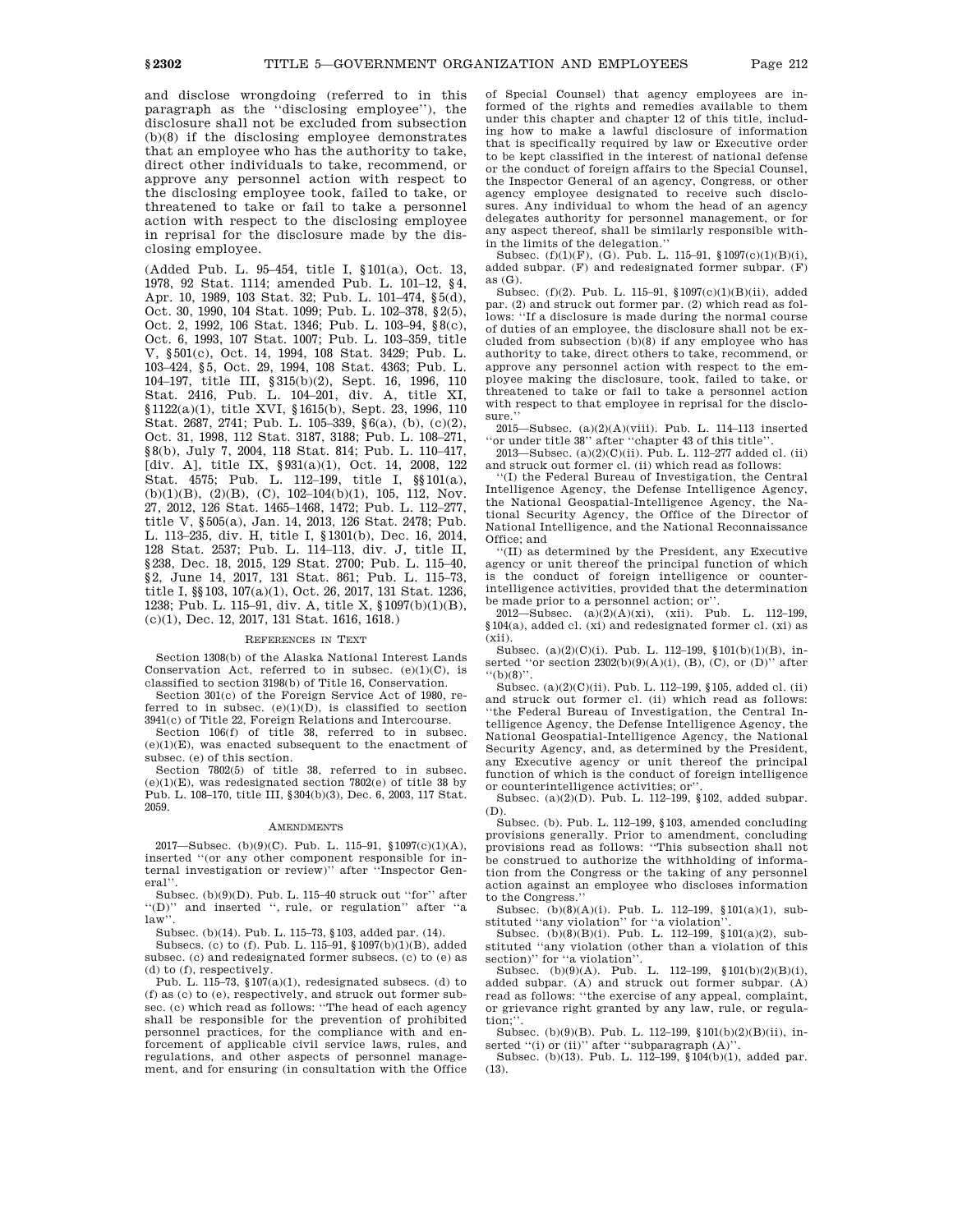Subsec. (c). Pub. L. 112–199, §112, inserted '', including how to make a lawful disclosure of information that is specifically required by law or Executive order to be kept classified in the interest of national defense or the conduct of foreign affairs to the Special Counsel, the Inspector General of an agency, Congress, or other agency employee designated to receive such disclosures" after "chapter 12 of this title"

Subsec. (f). Pub. L. 112–199, §101(b)(2)(C), added subsec. (f).

2008—Subsec. (a)(2)(C)(ii). Pub. L. 110–417 substituted ''National Geospatial-Intelligence Agency'' for ''National Imagery and Mapping Agency''.

2004—Subsec. (a)(2)(C)(iii). Pub. L. 108–271 substituted ''Government Accountability Office'' for ''General Accounting Office''.

1998—Subsec. (a)(1). Pub. L. 105–339, §6(c)(2), amended par. (1) generally. Prior to amendment, par. (1) read as follows: ''For purposes of this title, 'prohibited personnel practice' means the following:

'(A) Any action described in subsection (b) of this section.

''(B) Any action or failure to act that is designated as a prohibited personnel action under section 1599c(a) of title 10.''

Subsec. (b)(10) to (12). Pub. L. 105–339, §6(a), struck out ''or'' at end of par. (10), added par. (11), and redesignated former par. (11) as (12).

Subsec. (e). Pub. L. 105–339, §6(b), added subsec. (e).

1996—Subsec. (a)(1). Pub. L. 104–201, §1615(b), amended par. (1) generally. Prior to amendment, par. (1) read as follows: ''For the purpose of this title, 'prohibited personnel practice' means any action described in sub-

section (b) of this section."<br>Subsec.  $(a)(2)(C)(ii)$ . Pub. L.  $104-201$ ,  $1122(a)(1)$ , substituted ''National Imagery and Mapping Agency'' for

''Central Imagery Office''. Subsec. (b)(2). Pub. L. 104–197 amended par. (2) generally. Prior to amendment, par. (2) read as follows: ''solicit or consider any recommendation or statement, oral or written, with respect to any individual who requests or is under consideration for any personnel action except as provided under section  $3303(f)$ ;".<br>1994—Subsec. (a)(2)(A). Pub. L. 103–424, §5(a)(3), in

concluding provisions, inserted before semicolon '', and in the case of an alleged prohibited personnel practice described in subsection (b)(8), an employee or applicant for employment in a Government corporation as defined in section 9101 of title 31''.

Subsec. (a)(2)(A)(x), (xi). Pub. L. 103–424, §5(a)(1), (2), added cls. (x) and (xi) and struck out former cl. (x) which read as follows: ''any other significant change in duties or responsibilities which is inconsistent with the employee's salary or grade level;'

Subsec. (a)(2)(B). Pub. L. 103–424, §5(b), amended subpar. (B) generally. Prior to amendment, subpar. (B) read as follows: '''covered position' means any position in the competitive service, a career appointee position in the Senior Executive Service, or a position in the excepted service, but does not include—

''(i) a position which is excepted from the competitive service because of its confidential, policy-determining, policy-making, or policy-advocating character; or

''(ii) any position excluded from the coverage of this section by the President based on a determination by the President that it is necessary and warranted by conditions of good administration.''

Subsec. (a)(2)(C)(i). Pub. L. 103–424, §5(c), inserted be-<br>fore semicolon ", except in the case of an alleged prohibited personnel practice described under subsection  $(b)(8)$ "

Subsec.  $(a)(2)(C)(ii)$ . Pub. L. 103-359 inserted "the Central Imagery Office,'' after ''Defense Intelligence Agen-

cy,''. Subsec. (c). Pub. L. 103–424, §5(d), inserted before period at end of first sentence '', and for ensuring (in consultation with the Office of Special Counsel) that agency employees are informed of the rights and remedies available to them under this chapter and chapter 12 of this title''.

1993—Subsec. (b)(2). Pub. L. 103–94 amended par. (2) generally. Prior to amendment, par. (2) read as follows: 'solicit or consider any recommendation or statement, oral or written, with respect to any individual who requests or is under consideration for any personnel action unless such recommendation or statement is based on the personal knowledge or records of the person furnishing it and consists of—

 $\mathcal{H}(\mathbf{A})$  an evaluation of the work performance, ability, aptitude, or general qualifications of such individual; or

''(B) an evaluation of the character, loyalty, or suitability of such individual:"

1992—Subsec. (b)(8)(B). Pub. L. 102–378 substituted ''Special Counsel'' for ''Special Counsel of the Merit Systems Protection Board''.

1990—Subsec. (a)(2)(C). Pub. L. 101–474 struck out '', the Administrative Office of the United States Courts,'' after ''means an Executive agency''.

1989—Subsec. (b)(8). Pub. L. 101–12, §4(a), in introduc-tory provision inserted '', or threaten to take or fail to take,'' after ''fail to'' and substituted ''because of'' for "as a reprisal for", in subpar. (A) substituted "any disclosure'' for ''a disclosure'', in subpar. (A)(ii) inserted ''gross'' before ''mismanagement'', in subpar. (B) substituted ''any disclosure'' for ''a disclosure'', and in subpar. (B)(ii) inserted ''gross'' before ''mismanagement''.

Subsec. (b)(9). Pub. L. 101–12, §4(b), amended par. (9) generally. Prior to amendment, par. (9) read as follows: 'take or fail to take any personnel action against any employee or applicant for employment as a reprisal for the exercise of any appeal right granted by any law, rule, or regulation;''.

### CHANGE OF NAME

''Government Publishing Office'' substituted for ''Government Printing Office'' in subsec. (a)(2)(C) on authority of section 1301(b) of Pub. L. 113–235, set out as a note preceding section 301 of Title 44, Public Printing and Documents.

### EFFECTIVE DATE OF 2012 AMENDMENT

Amendment by Pub. L. 112–199 effective 30 days after Nov. 27, 2012, see section 202 of Pub. L. 112–199, set out as a note under section 1204 of this title.

### EFFECTIVE DATE OF 1996 AMENDMENT

Amendment by section 1122(a)(1) of Pub. L. 104–201 effective Oct. 1, 1996, see section 1124 of Pub. L. 104–201, set out as a note under section 193 of Title 10, Armed Forces.

Pub. L. 104–197, title III, §315(c), Sept. 16, 1996, 110 Stat. 2416, provided that: ''This section [amending this section and section 3303 of this title] shall take effect 30 days after the date of the enactment of this Act [Sept. 16, 1996].''

## EFFECTIVE DATE OF 1993 AMENDMENT; SAVINGS PROVISION

Amendment by Pub. L. 103–94 effective 120 days after Oct. 6, 1993, but not to release or extinguish any penalty, forfeiture, or liability incurred under amended provision, which is to be treated as remaining in force for purpose of sustaining any proper proceeding or action for enforcement of that penalty, forfeiture, or liability, and no provision of Pub. L. 103–94 to affect any proceedings with respect to which charges were filed on or before 120 days after Oct. 6, 1993, with orders to be issued in such proceedings and appeals taken therefrom as if Pub. L. 103–94 had not been enacted, see section 12 of Pub. L. 103–94, set out as an Effective Date; Savings Provision note under section 7321 of this title.

### EFFECTIVE DATE OF 1989 AMENDMENT

Amendment by Pub. L. 101–12 effective 90 days following Apr. 10, 1989, see section 11 of Pub. L. 101–12, set out as a note under section 1201 of this title.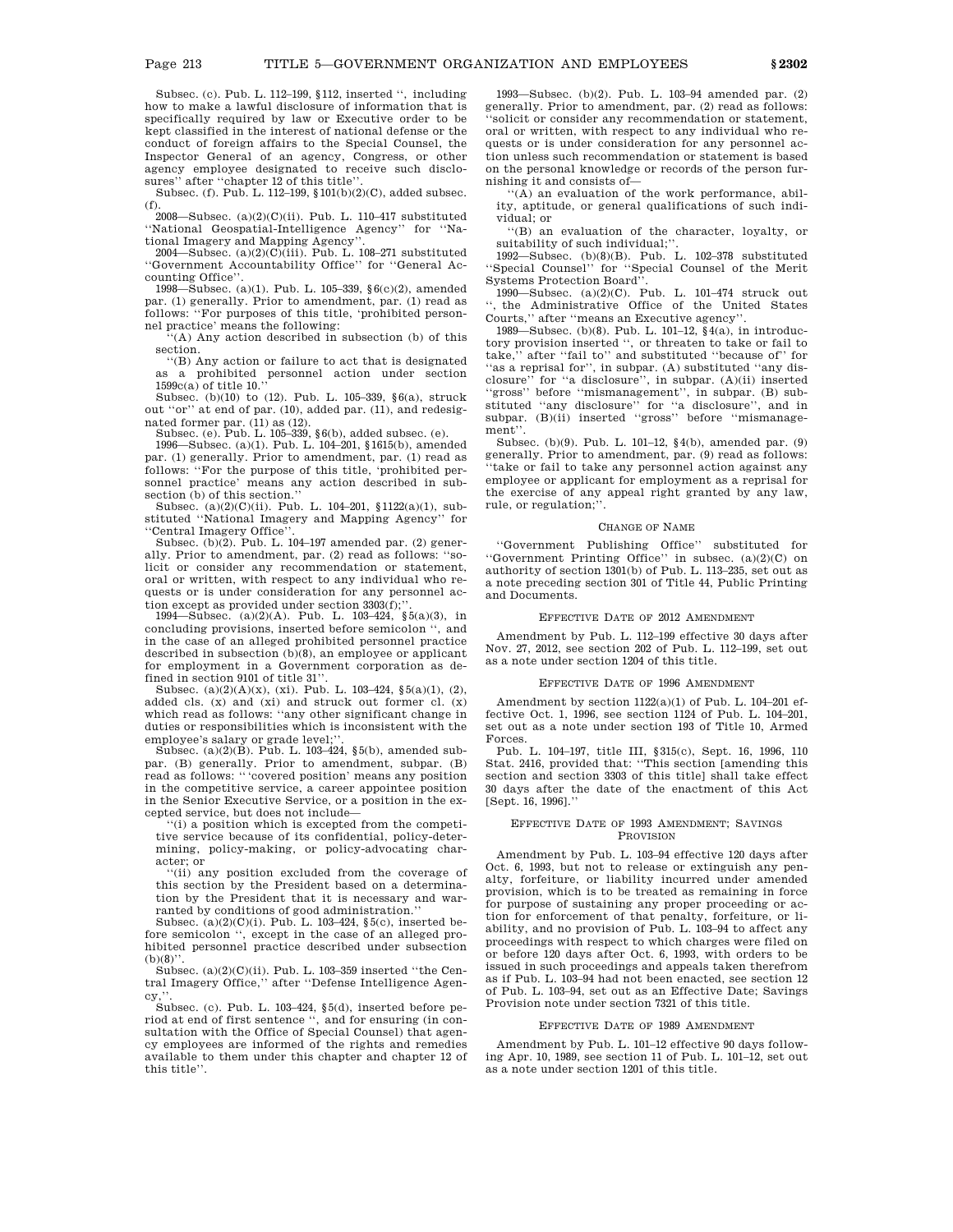## SAVINGS PROVISION

Pub. L. 112–199, title II, §201, Nov. 27, 2012, 126 Stat. 1475, provided that: ''Nothing in this Act [see section 1 of Pub. L. 112–199, set out as a Short Title of 2012 Amendment note under section 101 of this title] shall be construed to imply any limitation on any protections afforded by any other provision of law to employees and applicants.''

Pub. L. 105–339, §6(d), Oct. 31, 1998, 112 Stat. 3188, provided that: ''This section [amending this section and repealing section 1599c of Title 10, Armed Forces] shall be treated as if it had never been enacted for purposes of any personnel action (within the meaning of section 2302 of title 5, United States Code) preceding the date of enactment of this Act [Oct. 31, 1998].''

#### AGENCY WEBSITES

Pub. L. 112–199, title I, §104(b)(2), Nov. 27, 2012, 126 Stat. 1467, provided that: ''Agencies making use of any nondisclosure policy, form, or agreement shall also post the statement required under section 2302(b)(13) of title 5, United States Code (as added by this Act) on the agency website, accompanied by the specific list of controlling Executive orders and statutory provisions.

## NONDISCLOSURE POLICY, FORM, OR AGREEMENT IN EFFECT BEFORE THE EFFECTIVE DATE

Pub. L. 112–199, title I, §104(b)(3), Nov. 27, 2012, 126 Stat. 1467, provided that: ''With respect to a nondisclosure policy, form, or agreement that was in effect before the effective date of this Act [see Effective Date of 2012 Amendment note above], but that does not contain the statement required under section 2302(b)(13) of title 5, United States Code (as added by this Act) for implementation or enforcement—

''(A) it shall not be a prohibited personnel practice to enforce that policy, form, or agreement with regard to a current employee if the agency gives such employee notice of the statement; and

'(B) it shall not be a prohibited personnel practice to enforce that policy, form, or agreement after the effective date of this Act with regard to a former employee if the agency complies with paragraph (2) of this subsection [set out as a note above].''

# DISCLOSURE OF CENSORSHIP RELATED TO RESEARCH, ANALYSIS, OR TECHNICAL INFORMATION

Pub. L. 112–199, title I, §110, Nov. 27, 2012, 126 Stat. 1471, as amended by Pub. L. 115–73, title I, §107(a)(2)(C), Oct. 26, 2017, 131 Stat. 1239; Pub. L. 115–91, div. A, title X, §1097(b)(3)(C), Dec. 12, 2017, 131 Stat. 1618, provided that:

''(a) DEFINITIONS.—In this subsection—

''(1) the term 'agency' has the meaning given under section  $2302(a)(2)(C)$  of title 5, United States Code;

''(2) the term 'applicant' means an applicant for a covered position;

''(3) the term 'censorship related to research, analysis, or technical information' means any effort to distort, misrepresent, or suppress research, analysis, or technical information;

''(4) the term 'covered position' has the meaning given under section  $2302(a)(2)(B)$  of title 5, United States Code;

''(5) the term 'employee' means an employee in a covered position in an agency; and

''(6) the term 'disclosure' has the meaning given under section 2302(a)(2)(D) of title 5, United States Code.

''(b) PROTECTED DISCLOSURE.—

''(1) IN GENERAL.—Any disclosure of information by an employee or applicant for employment that the employee or applicant reasonably believes is evidence of censorship related to research, analysis, or technical information—

''(A) shall come within the protections of section  $2302(\mathrm{b})(8)(\mathrm{A})$  of title 5, United States Code, if—

''(i) the employee or applicant reasonably believes that the censorship related to research, analysis, or technical information is or will cause—

''(I) any violation of law, rule, or regulation; or

''(II) gross mismanagement, a gross waste of funds, an abuse of authority, or a substantial and specific danger to public health or safety; and

''(ii) such disclosure is not specifically prohibited by law or such information is not specifically required by Executive order to be kept classified in the interest of national defense or the conduct of foreign affairs; and

''(B) shall come within the protections of section  $2302(b)(8)(B)$  of title 5, United States Code, if-

''(i) the employee or applicant reasonably believes that the censorship related to research, analysis, or technical information is or will cause—

''(I) any violation of law, rule, or regulation; or

''(II) gross mismanagement, a gross waste of funds, an abuse of authority, or a substantial and specific danger to public health or safety; and

''(ii) the disclosure is made to the Special Counsel, or to the Inspector General of an agency or another person designated by the head of the agency to receive such disclosures, consistent with the protection of sources and methods.

''(2) DISCLOSURES NOT EXCLUDED.—A disclosure shall not be excluded from paragraph (1) for any reason described under section 2302(f)(1) or (2) of title 5, United States Code.

''(3) RULE OF CONSTRUCTION.—Nothing in this section shall be construed to imply any limitation on the protections of employees and applicants afforded by any other provision of law, including protections with respect to any disclosure of information believed to be evidence of censorship related to research, analysis, or technical information.''

## NONDISCLOSURE POLICIES, FORMS, AND AGREEMENTS

Pub. L. 112–199, title I, §115, Nov. 27, 2012, 126 Stat. 1472, provided that:

'(a) IN GENERAL.

''(1) REQUIREMENT.—Each agreement in Standard Forms 312 and 4414 of the Government and any other nondisclosure policy, form, or agreement of the Government shall contain the following statement: 'These provisions are consistent with and do not supersede, conflict with, or otherwise alter the employee obligations, rights, or liabilities created by existing statute or Executive order relating to (1) classified information, (2) communications to Congress, (3) the reporting to an Inspector General of a violation of any law, rule, or regulation, or mismanagement, a gross waste of funds, an abuse of authority, or a substantial and specific danger to public health or safety, or (4) any other whistleblower protection. The definitions, requirements, obligations, rights, sanctions, and liabilities created by controlling Executive orders and statutory provisions are incorporated into this agreement and are controlling.'.

''(2) AGENCY WEBSITES.—Agencies making use of any nondisclosure policy, form, or agreement shall also post the statement required under paragraph (1) on the agency website, accompanied by the specific list of controlling Executive orders and statutory provisions.

'(3) ENFORCEABILITY.-

''(A) IN GENERAL.—Any nondisclosure policy, form, or agreement described under paragraph (1) that does not contain the statement required under paragraph (1) may not be implemented or enforced to the extent such policy, form, or agreement is inconsistent with that statement.

'(B) NONDISCLOSURE POLICY, FORM, OR AGREEMENT IN EFFECT BEFORE THE EFFECTIVE DATE.—With respect to a nondisclosure policy, form, or agreement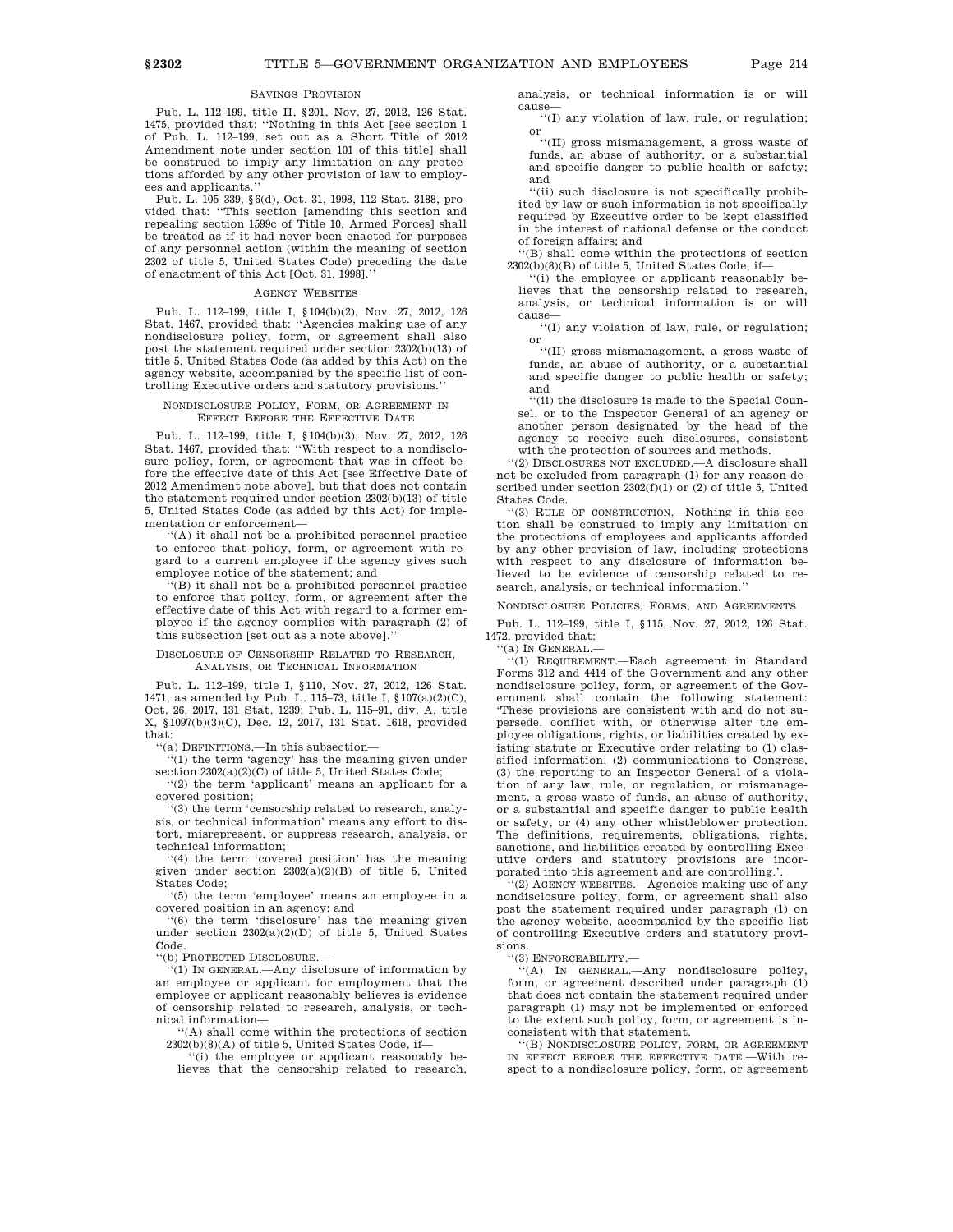that was in effect before the effective date of this Act [see Effective Date of 2012 Amendment note above], but that does not contain the statement required under paragraph (1) for implementation or enforcement—

'(i) it shall not be a prohibited personnel practice to enforce that policy, form, or agreement with regard to a current employee if the agency gives such employee notice of the statement; and ''(ii) it shall not be a prohibited personnel practice to enforce that policy, form, or agreement after the effective date of this Act with regard to a former employee if the agency complies with paragraph (2).

''(b) PERSONS OTHER THAN GOVERNMENT EMPLOYEES.— Notwithstanding subsection (a), a nondisclosure policy, form, or agreement that is to be executed by a person connected with the conduct of an intelligence or intelligence-related activity, other than an employee or officer of the United States Government, may contain provisions appropriate to the particular activity for which such document is to be used. Such policy, form, or agreement shall, at a minimum, require that the person will not disclose any classified information received in the course of such activity unless specifically authorized to do so by the United States Government. Such nondisclosure policy, form, or agreement shall also make it clear that such forms do not bar disclosures to Congress or to an authorized official of an executive agency or the Department of Justice that are essential to reporting a substantial violation of law, consistent with the protection of sources and methods.''

### FEDERAL BENEFITS AND NON-DISCRIMINATION

Memorandum of President of the United States, June

17, 2009, 74 F.R. 29393, provided: Memorandum for the Heads of Executive Departments and Agencies

Millions of hard-working, dedicated, and patriotic public servants are employed by the Federal Government as part of the civilian workforce, and many of these devoted Americans have same-sex domestic partners. Leading companies in the private sector are free to provide to same-sex domestic partners the same benefits they provide to married people of the opposite sex. Executive departments and agencies, however, may only provide benefits on that basis if they have legal authorization to do so. My Administration is not authorized by Federal law to extend a number of available Federal benefits to the same-sex partners of Federal employees. Within existing law, however, my Administration, in consultation with the Secretary of State, who oversees our Foreign Service employees, and the Director of the Office of Personnel Management, who oversees human resource management for our civil service employees, has identified areas in which statutory authority exists to achieve greater equality for the Federal workforce through extension to same-sex domestic partners of benefits currently available to married people of the opposite sex. Extending available benefits will help the Federal Government compete with the private sector to recruit and retain the best and the brightest employees.

I hereby request the following: SECTION 1. *Extension of Identified Benefits*. The Secretary of State and the Director of the Office of Personnel Management shall, in consultation with the Department of Justice, extend the benefits they have respectively identified to qualified same-sex domestic partners of Federal employees where doing so can be achieved and is consistent with Federal law.

SEC. 2. *Review of Governmentwide Benefits*. The heads of all other executive departments and agencies, in consultation with the Office of Personnel Management, shall conduct a review of the benefits provided by their respective departments and agencies to determine what authority they have to extend such benefits to samesex domestic partners of Federal employees. The results of this review shall be reported within 90 days to

the Director of the Office of Personnel Management, who, in consultation with the Department of Justice, shall recommend to me any additional measures that can be taken, consistent with existing law, to provide benefits to the same-sex domestic partners of Federal Government employees.

SEC. 3. *Promoting Compliance with Existing Law Requiring Federal Workplaces to be Free of Discrimination Based on Non-Merit Factors*. The Office of Personnel Management shall issue guidance within 90 days to all executive departments and agencies regarding compliance with, and implementation of, the civil service laws, rules, and regulations, including 5 U.S.C. 2302(b)(10), which make it unlawful to discriminate against Federal employees or applicants for Federal employment on the basis of factors not related to job performance.

SEC. 4. *General Provisions*. (a) Nothing in this memorandum shall be construed to impair or otherwise affect:

(i) Authority granted by law or Executive Order to an agency, or the head thereof; or

(ii) Functions of the Director of the Office of Management and Budget relating to budgetary, administrative, or legislative proposals.

(b) This memorandum shall be implemented consistent with applicable law and subject to the availability of appropriations.

(c) This memorandum is not intended to, and does not, create any right or benefit, substantive or procedural, enforceable at law or in equity by any party against the United States, its departments, agencies, or entities, its officers, employees, or agents, or any other person.

SEC. 5. *Publication*. The Director of the Office of Personnel Management is hereby authorized and directed to publish this memorandum in the Federal Register.

BARACK OBAMA.

## EXTENSION OF BENEFITS TO SAME-SEX DOMESTIC PARTNERS OF FEDERAL EMPLOYEES

Memorandum of President of the United States, June 2, 2010, 75 F.R. 32247, provided:

Memorandum for the Heads of Executive Departments and Agencies

For far too long, many of our Government's hardworking, dedicated LGBT employees have been denied equal access to the basic rights and benefits their colleagues enjoy. This kind of systemic inequality undermines the health, well-being, and security not just of our Federal workforce, but also of their families and communities. That is why, last June, I directed the heads of executive departments and agencies (agencies), in consultation with the Office of Personnel Management (OPM), to conduct a thorough review of the benefits they provide and to identify any that could be extended to LGBT employees and their partners and families. Although legislative action is necessary to provide full equality to LGBT Federal employees, the agencies have identified a number of benefits that can be extended under existing law. OPM, in consultation with the Department of Justice, has provided me with a report recommending that all of the identified benefits be extended.

Accordingly, I hereby direct the following:

SECTION 1. *Immediate Actions To Extend Benefits*. Agencies should immediately take the following actions, consistent with existing law, in order to extend benefits to the same-sex domestic partners of Federal employees, and, where applicable, to the children of samesex domestic partners of Federal employees:

(a) The Director of OPM should take appropriate action to:

(i) clarify that the children of employees' same-sex domestic partners fall within the definition of ''child'' for purposes of Federal child-care subsidies, and, where appropriate, for child-care services;

(ii) clarify that, for purposes of employee assistance programs, same-sex domestic partners and their children qualify as ''family members'';